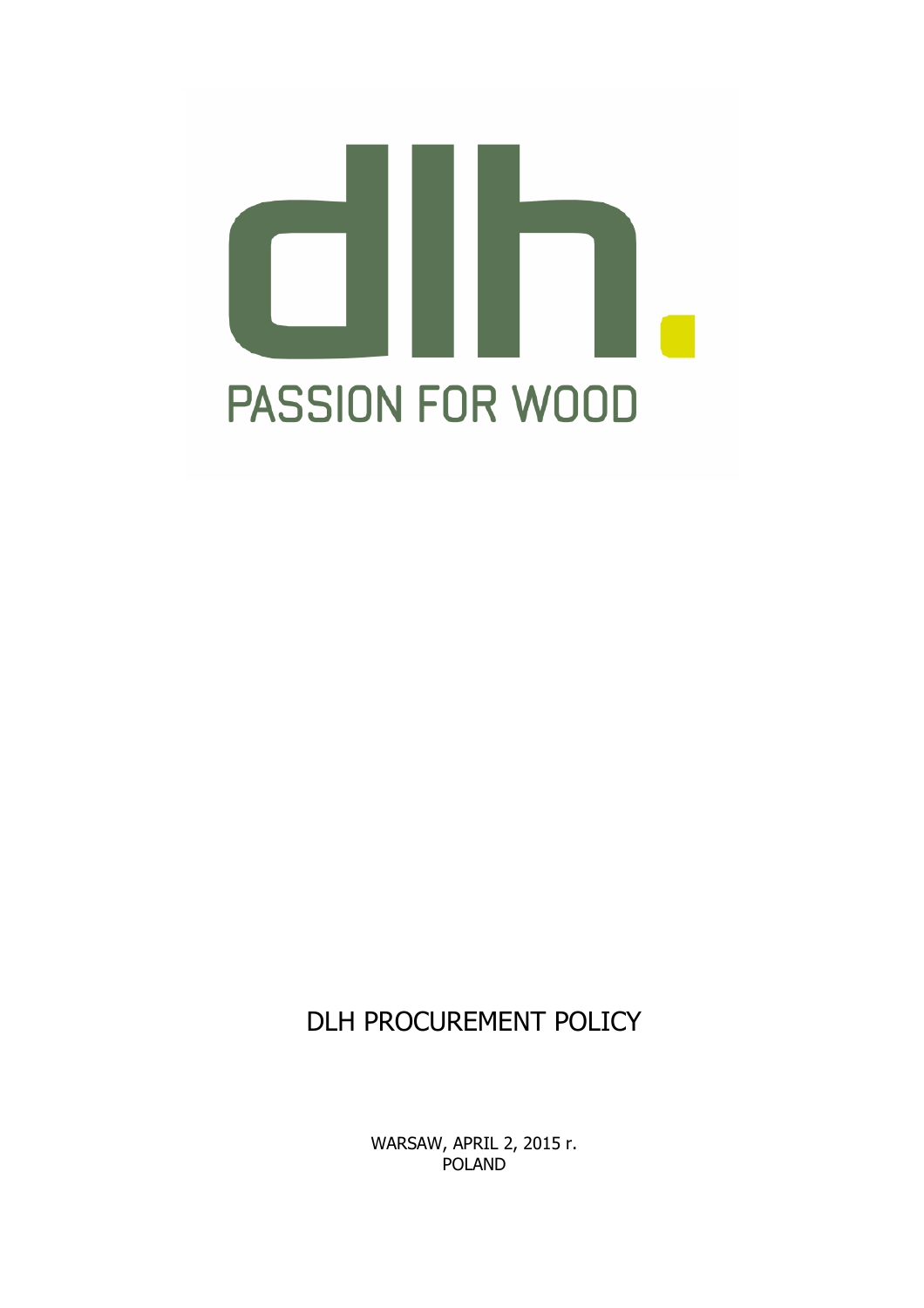#### **INTRODUCTION**

#### **DLH takes care of forest, people and future**

As a global company, we do business in countries with diverse business and cultural practices, as well as legal frameworks, regarding the respect and uphold of labour and human rights. Some part of our sourcing activities are conducted in countries considered as high risk countries. It is therefore our responsibility to ensure that we do not directly or indirectly benefit from, contribute to, endorse, or in any way facilitate violations of human and labour rights or illegal logging practises.

We want to be sure that the wood we obtain comes from well-managed forests and that current and future generations could enjoy all the benefits of forests. They are not only a source of timber but also the habitat of wild animals, assist in water purification, trap carbon dioxide from the atmosphere and stabilize the climate on Earth - are essential to the lives of people around the world, now and in the future.

#### **GENERAL CONDITIONS**

#### **Child Labour and Young Workers**

- Child labour shall not be used at the Supplier's chain. Supplier is obliged to obey the local and national laws which define the minimum working age especially to children. If there are no such rules, an age child is defined as any person less than fifteen years of age.
- In place of employment there are kept all documents proving the age of employees.
- DLH supports the legal employment of young Workers. Young Workers are young persons of legal working age, until the age of 18.
- The *Supplier* ensures that young *Workers* are employed according to applicable law and protects them from any type of employment or work which by its nature or circumstances in which it is carried out is likely to jeopardize their health, safety or morals.

#### **Workers:**

- Have the legal right to perform work at the *Supplier* premises.
- Have the freedom to terminate employment at any time according to the agreed notice period, without penalty or salary deductions.
- Personal documents or other belongings are not withheld.
- Have the freedom to leave the premises when their work shifts end.
- Have not been charged, directly or indirectly, any fees or commission related to the recruitment and/or employment process. If the recruitment agent has requested any such fee, the Worker has been reimbursed by the *Supplier*.
- Have not been requested to provide deposits and have not payments delayed, been offered wage advances or loans with the consequence of indebting the *Worker* and binding him or her to employment.
- Workers are prevented from exposure to severe health or safety hazards, which are to be understood as health or safety hazards that are likely to pose an immediate risk of causing death or permanent injury or illness.
- A transparent and reliable system for records of working hours and wages for all *Workers* is maintained by the DLH's Supplier.
- The *Worker* is paid a wage equal to or exceeding the legal minimum wage.
- The *Supplier* provides *accident* insurance to all *Workers*, covering medical treatment for work related accidents and compensation for work related *accidents* resulting in permanent disability.
- Supplier does not use forced labor, prison labor, does not apply the enslavement or work against the will of the employee.

#### **Chemicals**

- If a supplier uses in its factory chemicals there must be fulfilled proper procedures of purchasing, storage, handling and use of *chemicals* as well as emergency response should be implemented.
- If only common chemical products with minor and well known risks (e.g. cleaning *chemicals*, regular office materials etc.) are used a documented procedures are not required.
- Workers handling chemicals have the right competence and, before starting work they are adequately trained in purchasing, handling, using and storing *chemicals*.
- Chemicals are stored, handled and transported in a way that prevents emissions to air, ground and water and risks of ignition/explosion, and that protects the health and safety of Workers.
- All chemical containers are properly labelled with appropriate and easy to understand explanations, to ensure that *Workers* are aware of the contents of the containers and the associated risks.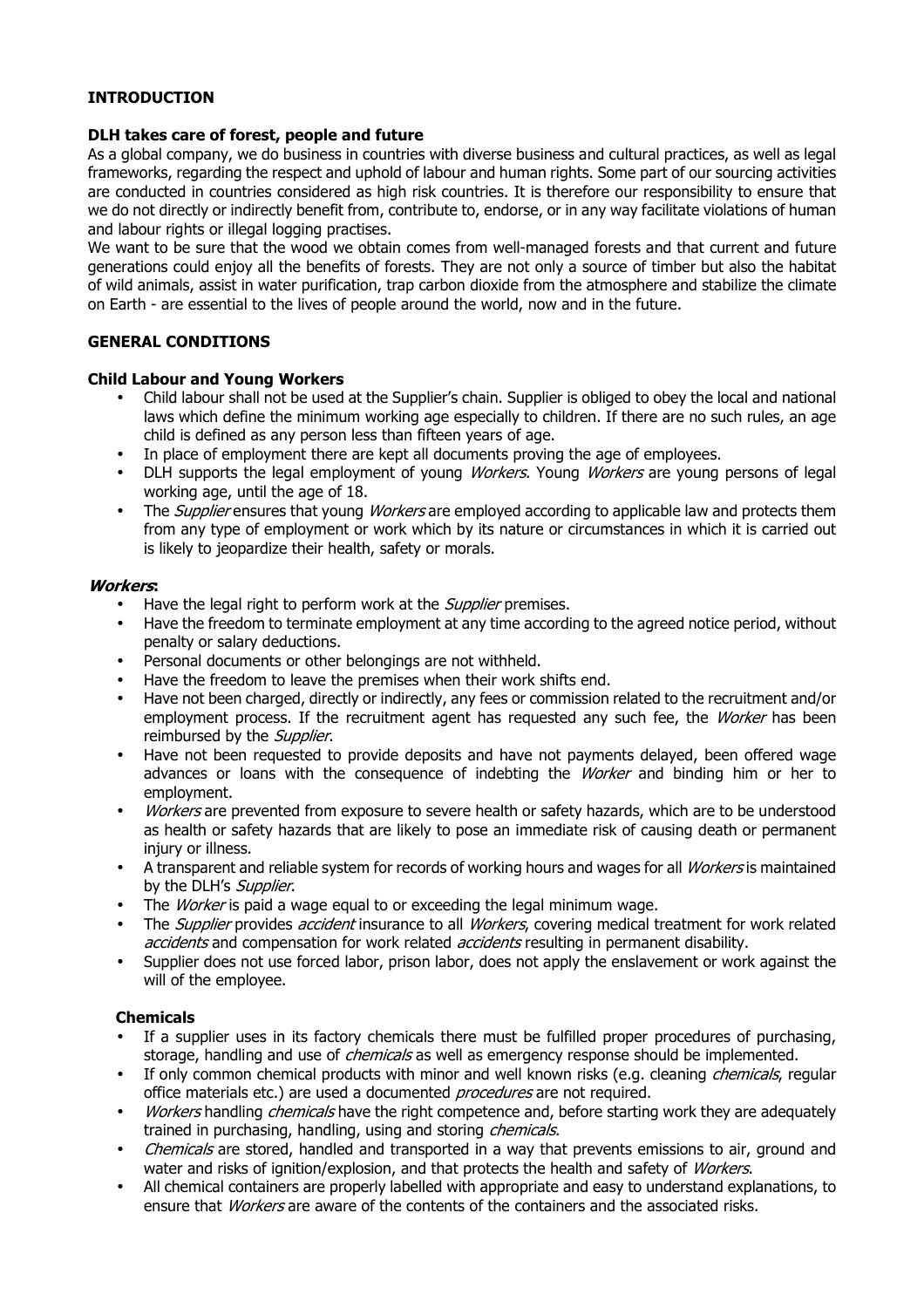#### **Waste**

- Waste is stored, handled and transported in a way that prevents contamination of air, ground and water, prevents risks of ignition/explosion and ensure Worker health and safety.
- Waste is sorted and sent for recycling to the extent that local conditions and infrastructure allows.

#### **Emergencies and Fire Prevention**

- Site emergency plans are developed and implemented.
- Appropriate firefighting equipment is available.
- Emergency exits and routes ensure a fast and safe evacuation of all *Workers*.
- Applicable laws and regulations relating to fire protection are complied with.

#### **Worker Health & Safety**

- *Workers* are given the necessary and adequate safety training before operating machines, equipment or carrying out potentially hazardous operations. The training provided is renewed according to legislation and/or identified needs.
- All machinery and other equipment used in production and operations are safe to use and equipped with the necessary safety devices in order to prevent injuries and subject to certification or authorisation according to legal requirements.
- First aid equipment is unlocked, placed in a clearly marked, designated area in a location that ensures easy and quick access in case of emergency, maintained in good condition and inspected regularly in order to secure its completeness and utility.
- Good housekeeping to ensure a hygienic and safe environment for *Workers* is implemented.
- An adequate number of places where *Workers* can rest and eat during their breaks are available.

#### **Discrimination**

- There is no discrimination with regards to Workers based on race, religion, beliefs, gender, marital or maternal status, age, political affiliation, national origin, disability, health, sexual orientation or any other basis during recruitment and employment.
- All Workers, including contracted and sub-contracted Workers, have equal rights and social benefits, unless legal restrictions apply.

#### **Workers Involvement**

**Freedom of association.** The *Supplier* respects the rights of *Workers* to join, form or not to join an association of their choice without fear of reprisal, interference, intimidation or *harassment*. In countries where the right to freedom of association is regulated, restricted or prohibited by law, the *Supplier* does not hinder alternative forms of independent and free Worker representation.

#### **Forest management and trade.**

• **Forest management and timber regulations.** The *Supplier* respects and operates according to biding national and international laws in relation to wood cutting, procurement, sale, export and transport. To achieve this we implements and develop Due Diligence System called Good Supplier Program (GSP). We brake the contract with any supplier if trade conditions or material does not match our DDS / EUTR requirements.